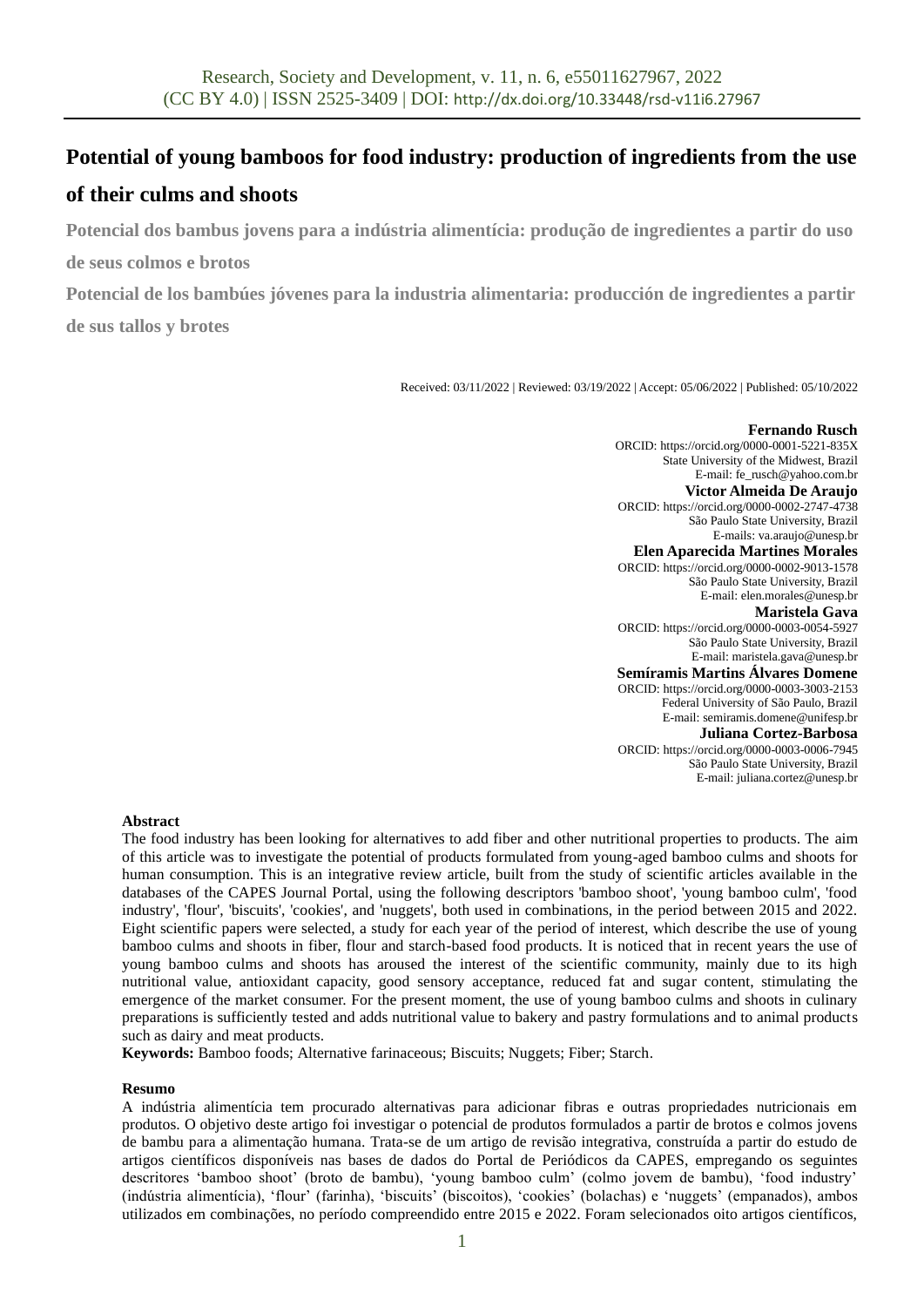um estudo para cada ano do período de interesse, que descrevem o uso de broto e colmo jovem de bambu em produtos alimentícios à base de fibras, farinhas e amido. Percebe-se que nos últimos anos o uso de brotos e colmos jovens de bambu tem despertado interesse do meio científico, principalmente devido ao seu alto valor nutricional, capacidade antioxidante, boa aceitação sensorial, reduzido teor de gordura e açúcar, estimulando o surgimento de mercado consumidor. Para o presente momento, a utilização de brotos e colmos jovens de bambu em preparações culinárias está suficientemente testada e agrega valor nutricional às formulações de panificação e pastelaria e aos produtos de origem animal, como os produtos lácteos e cárnicos.

**Palavras-chave:** Alimentos de bambu; Farináceo alternativo; Biscoitos; Empanados; Fibra; Amido.

#### **Resumen**

La industria alimentaria ha estado buscando alternativas para agregar fibras y otras propiedades nutricionales a los productos. El objetivo de este artículo fue investigar el potencial de los productos formulados a partir de brotes y tallos jóvenes de bambú para el consumo humano. Este es un artículo de revisión integradora, construido a partir del estudio de artículos científicos disponibles en las bases de datos del Portal de Periódicos de la CAPES, utilizando los siguientes descriptores 'bamboo shoot' (brote de bambú), 'young bamboo culm' (tallos jóvenes de bambú), 'food industry' (industria alimentaria), 'flour' (harina), 'biscuits' (galletas), 'cookies' (pastas secas) y 'nuggets' (empanizados), ambos utilizados en combinación, en el período comprendido entre 2015 y 2022. Se seleccionaron ocho artículos científicos, uno estudio por cada año del período de interés, que describen el uso de brotes y tallos jóvenes de bambú en fibra, harina y productos alimenticios a base de almidón. Se puede apreciar que en los últimos años el uso de brotes y tallos jóvenes de bambú ha despertado interés científico, principalmente por su alto valor nutritivo, capacidad antioxidante, buena aceptación sensorial, contenido reducido de grasas y azúcares, estimulando el surgimiento de un mercado consumidor. Para el momento, el uso de brotes y tallos jóvenes de bambú en preparaciones culinarias está suficientemente probado y agrega valor nutricional a las formulaciones de panadería y pastelería y a los productos de origen animal, como los productos lácteos y cárnicos.

**Palabras clave:** Alimentos de bambú; Farináceo alternativo; Galletas; Empanizados; Fibra; Almidón.

#### **1. Introduction**

The origin of bamboo is based on the evolution of the grasses, fossil evidence and the basal lineage, and these factors suggest the grass as a possible ancestor (Ahmad et al., 2021). Thus, this origin is attributed to the Cretaceous Period, before the beginning of the Tertiary Era, when the human species appeared, and the oldest historical records date from the beginning of civilization in Asia (Pereira & Beraldo, 2016). The most accepted etymology for the word bamboo is due to the bang caused by the explosion of its stalks when burned (López, 2003).

Bamboo is part of the Poaceae family of grasses, Bambusoideae subfamily, which is divided into the Arundinarieae, Bambuseae and Olyreae tribes, whose the first two tribes are xylematic, larger and have woody stalks as well as the last tribe is smaller and herbaceous (Bamboo Phylogeny Group, 2012; Yeasmin et al., 2014; Clark et al., 2015; Soreng et al., 2015). Adult individuals basically consist of a mixture of holocellulose (hemicellulose and cellulose) and lignin, organized into fiber bundles, conducting vessels and parenchymal cells (Rusch et al., 2018).

Bamboo is being hailed as a new super raw material due to its environmental aspects as large carbon fixations and positive effects on greenhouse gas, social benefits as the continuous provision of cash for some of the world's poorest people, and multiuse features ranging from textiles to buildings (Wooldridge, 2012). This multipurpose application hardly rivaled with other plants of plant kingdom (Ahmad et al., 2021). The bamboo development in line with the humans explains the countless applications and straight relationships with people's lives through abundant forestry supplies for dwelling, energy and food.

Scientific records evince the growth in the number of bamboo species – due to the identification of unknown species and genera – through phylogenetic analyzes (Bamboo Phylogeny Group, 2012). It estimated the existence of 119 genera and 1,482 species of bamboo (Clark et al., 2015; Nayak & Mishra, 2016). There are records of wide variability in size, where some non-lignified herbaceous have a few centimeters of and lignified individuals exceed 30 meters in height (Miranda et al., 2017).

Bamboos are found in almost all parts of the world, except in extremely cold regions, although some species can be easily introduced in the temperate zone. Its distribution is predominant in tropical, subtropical and temperate regions of Asia, America, Africa and Oceania.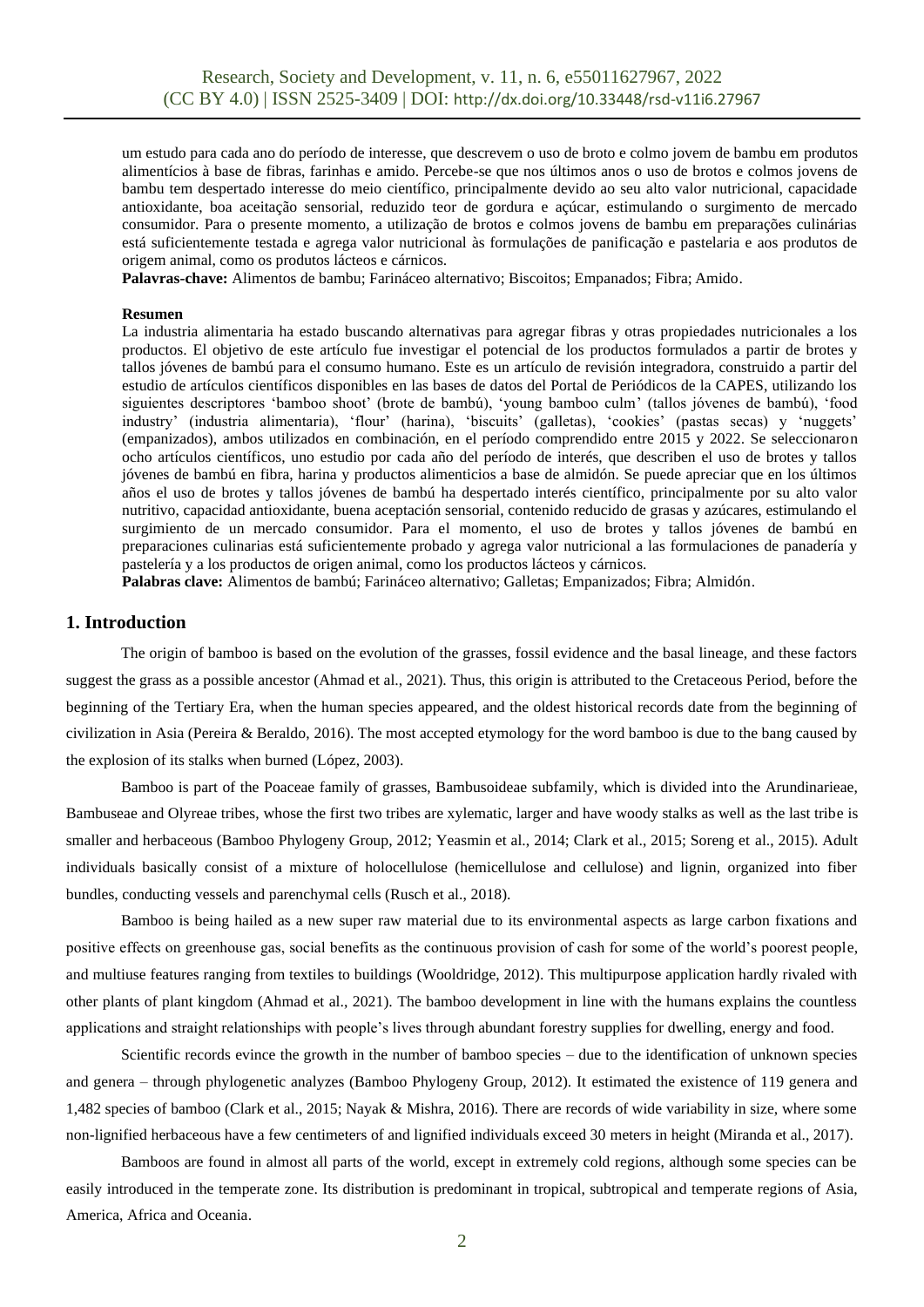However, in the Southeast Asia and South America, from sea level to 4000 meters of altitude, there is the greatest diversity of species; although herbaceous bamboos are not present at altitudes above 1500 meters (Panda, 2011; Hakeem et al., 2015). In practice, only about 50 bamboo species are currently used commercially worldwide.

Brazil has the greatest diversity and the highest rate of bamboo endemic forests in all of Latin America, with 258 native, of which 175 species are considered endemic (Filgueiras & Viana, 2017), and around 20-30 introduced. Given its wide distribution, it occupies about 36 million hectares, equivalent to 3% of the total forest area (Chaowana, 2013).

Regarding the regions of occurrence in Brazil, the existence of millions of hectares of bamboo forest of the genus *Guadua* spp. stands out, with emphasis on *G. weberbaueri* in the southwest of the Amazon, especially in the Acre state (Pereira & Beraldo, 2016); commercial plantations of more than 30 thousand hectares of *Bambusa vulgaris* in the Northeast, mainly in Maranhão, Pernambuco and Bahia states (Guarnetti & Coelho, 2014), in addition to experimental plantations of the genus *Dendrocalamus* spp. in the Brazilian universities of Goiás state in the Midwest region (Lima et al., 2016).

Just like woods, bamboos may start from plantations and managed cultivations under sustainable practices of the Forest Engineering and their respective bioresources may be harvested and industrially processed under rationalized activities of the Timber Industrial Engineering into sawn parts, engineered composites and panels, furniture, construction, packaging, flooring, household items, pulp and paper, and bioenergy (De Araujo et al., 2021). In addition, Bioengineering and Food Engineering may utilize culms, shoots and leaves for the food and medicine productions. In this way, bamboos may compose important matrices to globally supply the different manufacturing activities.

Bamboo shoots are considered a delicacy in human consumption, are a good source of dietary fiber, with low fat and calories content (Bal et al., 2012) and can be classified as a nutraceutical (Xuhe, 2003; Satya et al., 2009; Chongtham et al., 2011) due to its rich composition in phytosterols and high fiber content. The bamboo shoots trade in 2017 represented 19% of the total exports of the international bamboo market, with US\$ 323 million (Junqi & King, 2019).

In the search for healthier foods, different plants are used as alternative farinaceous (Ziegler et al., 2020). The shoots and the interior of young bamboo culms are sources of dietary fiber, with great acceptance in the international market, as they are applied for various products such as bread, pasta, meat products, cheese and yogurt, among others, increasing their levels of fiber, and consequently, providing healthier foods (Felisberto et al., 2017a,b; Ferreira et al., 2022). Flour from young culms is an alternative to the traditionally used wholegrain flours as they cited, with the advantage of not altering the color of the final product. Starch may be an alternative source to thickeners, enabling food formulations (and even cosmetics) with reduced fat.

Bamboo shoots, flour and starch can be used in a wide variety of culinary preparations in the domestic or industrial environment, with good performance in bakery and dairy products, without altering sensory attributes. For Satya et al. (2010), different bamboo species have mineral salts, vitamins C and E, fibers, elements such as cadmium, cobalt, copper, magnesium, manganese, phosphorus, sodium and selenium, and low sugar and fat content. In addition to the beneficial nutritional effects, its use adds some financial value and encourages the development of a bamboo production chain for human consumption.

The aim of this work was to identify, through a literature review published from 2015 to 2022, the potential of young bamboo culms and shoots for the production of ingredients for the food industry to highlight outcomes and possibilities.

#### **2. Methodology**

This research consists of an integrative review study, based on a survey from scientific papers and review articles. This practice has been globally utilized by authors, since broader perspectives on products and industries are possible such as Satya et al. (2010), Bal et al. (2012), Chaowana (2013), De Araujo et al. (2017, 2021), Rusch et al. (2018), and other studies.

Our methodology covered the 2015 and 2022 period, available on the 'CAPES Journal Portal' website (CAPES is the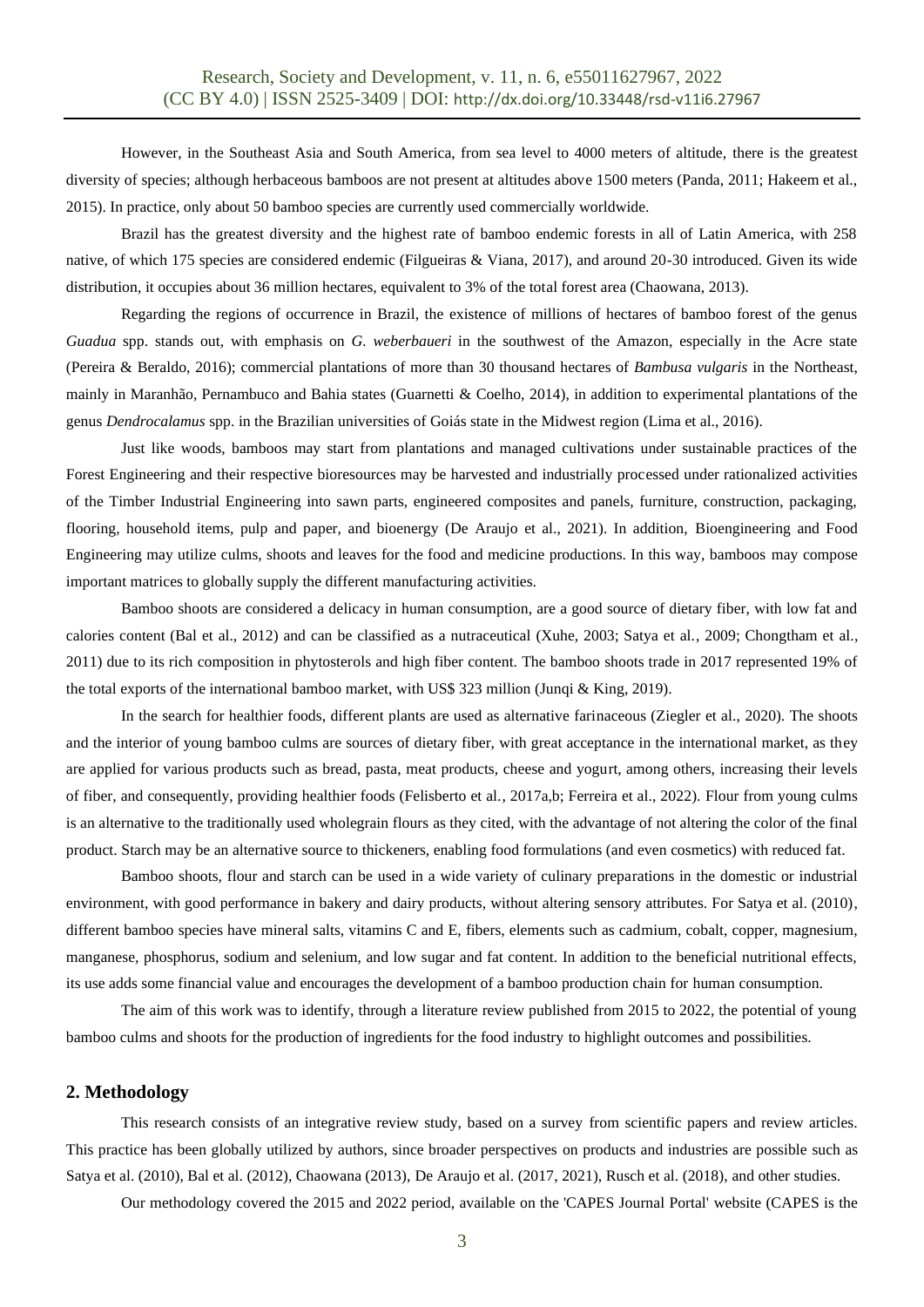acronym of the Brazilian higher education institute entitled Coordination of Superior Level Staff Improvement). To select the scientific papers, the following descriptors were considered: 'bamboo shoot', 'young bamboo culm', 'food industry', 'flour', 'biscuits', 'cookies', and 'nuggets', which were used in double combinations, with the operator Boolean 'AND/E', in the search engine available in the CAPES' website for the Brazilian researchers, which is available in CAPES (2022).

Considering those aforementioned descriptors, numerous scientific articles were initially identified (table 1). After reading stage and preliminary analysis (steps 1 to 4), in order to delimit the maximum quantity and theoretical framework for the research without duplicities (step 5), a scientific paper was selected for each year of the period in analysis (step 6), which was chosen from among the most recent publications to support our discussions.

**Table 1 –** Route followed in this integrative review with the filtering process and outcome according to each step.

| <b>STEP</b> | <b>CONSIDERATION AND GOAL</b>                                                                        | <b>OUTCOME</b>                               |
|-------------|------------------------------------------------------------------------------------------------------|----------------------------------------------|
|             | Survey publications in the period (2015 to 2022) and databases* of interest                          | 3836 responses (general documents)           |
|             | Consideration of documents written entirely in English                                               | 3815 responses (documents in English)        |
|             | Elimination of duplication and non-peer-reviewed papers                                              | 3206 responses (scientific documents)        |
| 4           | Full text reading and category identification (shoot/culm; fiber/flour ingredients; starch; recipes) | 3191 responses (scientific papers)           |
|             | Elimination of publications with similar results in each year of interest for bamboo subject         | 463 responses (non-repeated papers)          |
|             | Selection of appropriate publications for the arguments                                              | 8 responses (selected papers – one per year) |

\* Nature Open Access, Wiley-Blackwell Full Collection, Taylor & Francis, Oxford Journals Current Collection, Sage Premier, ACS Publications, BioOne.1, SciELO Brazil, Latindex, DOAJ, ROAD, IRDB, SCFCJ, HighWire Press, Academic Search Premier, Computers & Applied Sciences Complete, DataCite, Medline Complete, BioMedCentral, MUSE-Project, and Single Journals. Source: Authors based on prospections in the CAPES (2022).

### **3. Results and Discussion**

From methodological route described by Table 1, numerous documents were identified for the period under evaluation (2015 to 2022) and filtered to 463 non-repeated peer-reviewed papers in the step 5. From that, a scientific paper per year within the expectations to evince the potentiality of bamboo culms and shoots for the food industry was selected in the step 6.

The by-products obtained from young bamboo culms and shoots (fiber, flour and starch) have aroused the interest of the consumer market, above all, due to their high content of dietary fiber, antioxidants and nutrients, low fat and energy content; these ingredients can partially or totally replace wheat, which is an appeal of special interest due to the absence of gluten, given the growing market for celiac and non-celiac patients. In Table 2, the methodological procedures exemplified in table 1 and results of each article were presented towards potential of young bamboo culms and shoots in the food industry.

The results organized in Table 2 demonstrated that young bamboo culms and shoots enable the production of different products, both for addition to formulations and for the replacement of traditional ingredients of the food industry, with positive sensory and nutritional effects on the final product. In addition to these benefits, the culinary application of flour of young bamboo culm and shoot or their derivatives reduce the lipid and sugar content, and increase the fiber content of foods.

In the food industry, the addition of 10% of *Bambusa balcooa* shoot powder, replacing wheat flour in the production of cookies, enabled improvements in terms of moisture, proteins, fibers, fats, ashes, phenolics, antioxidant activity, dimension, hardness, color and sensory acceptability (Choudhury et al., 2015), with emphasis on the increase in fiber content, antioxidant activity and phenolic content, by 82%, 410% and 831%, respectively. Thus, wheat flour fortified with bamboo shoot powder emerges as an innovative product that can bring a change in the production of functional foods with greater precision.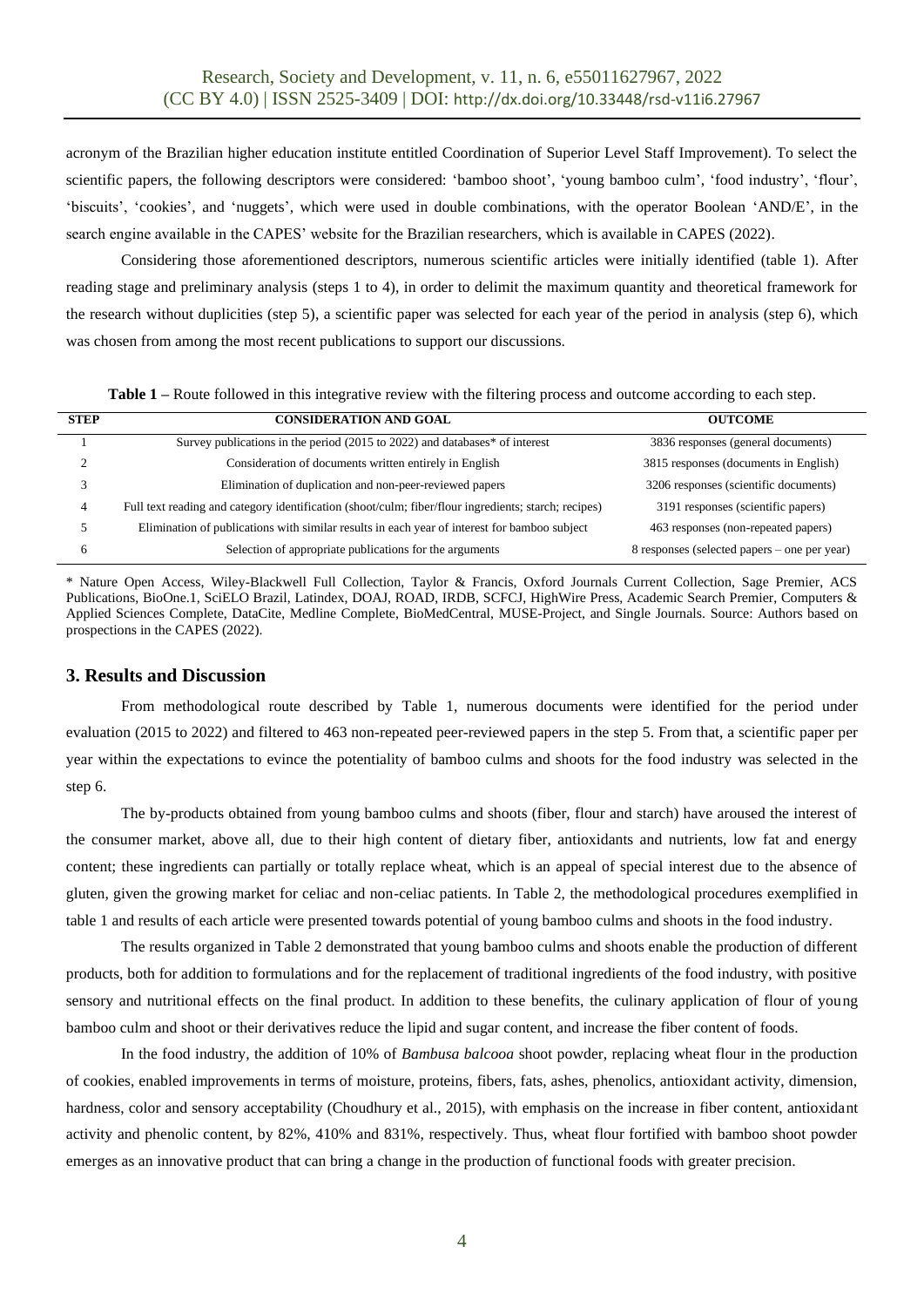| <b>AUTHOR (YEAR)</b> | METHODOLOGICAL PROCEDURES                                         | RESULTS AND CONCLUSIONS                                                           |
|----------------------|-------------------------------------------------------------------|-----------------------------------------------------------------------------------|
| Choudhury et al.     | <i>Bambusa balcooa</i> shoots were taken; edible parts of shoots  | Cookies were analyzed for moisture, water activity, ash, proteins,                |
| (2015)               | were boiled, dried, crushed, sieved, analyzed for nutritional     | fibers, fats, phenolics, antioxidant activity, color, dimension, hardness,        |
|                      | composition and used in the biscuit manufacture. Shoot            | and sensory acceptability. Contents for fibers, antioxidant activity and          |
|                      | powder was added at levels of 0% (control), 5, 10 and 15%         | phenolics between 1.08 to 1.97%, 3.50 to 17.85% and 0.45 to 4.19 mg               |
|                      | in dry ingredients, partially replacing wheat flour. Other        | / 100 g were reached, respectively. Results showed acceptance of                  |
|                      | ingredients were held constant, and a sprout-free control         | cookies formulations with up to 10% of flour. Functional properties               |
|                      | formulation was used for comparative purposes                     | were better than controls.                                                        |
| Zeng et al. $(2016)$ | Breaded and breaded fish cakes were prepared with                 | The addition of 6% bamboo shoot dietary fiber to the pasta improved               |
|                      | additions of 0 (control) and 10% bamboo shoot dietary fiber,      | the sensory quality of both cakes with greater brightness and golden-             |
|                      | fried at 170 °C /50 s followed by 190 °C /10 s; fat               | yellow crust. In the face of controls, fat content of the crust and core          |
|                      | absorption, texture characteristics and other quality             | decreased from 25.5% and 2.4% to 17.7% and 1.3%, respectively.                    |
|                      | parameters were evaluated.                                        | Crust and core hardness and chewing were improved.                                |
| Felisberto et al.    | Young culms of the Bambusa tuldoides, Bambusa vulgaris            | Flours had low moisture values $(< 10g/100g)$ , protein, lipid and ash            |
| (2017a)              | and <i>Dendrocalamus asper</i> varieties were collected, cut into | content $(<$ 3g/100g), and they significantly differed in terms of sugar,         |
|                      | three sections (lower, middle, upper), processed into flour       | starch and fiber. Flour samples showed fiber extraction potential (>              |
|                      | and analyzed physically, chemically and technologically.          | 60g/100g). B. vulgaris (16g/100g) and D. asper (10g/100g) species                 |
|                      |                                                                   | have potential for starch extraction. Flours were bright yellow, slightly         |
|                      |                                                                   | acid ( $pH > 5.0$ ), and water solubility below 2.5%, except for <i>D. asper.</i> |
| Nirmala et al.       | A comprehensive compilation of the antioxidant properties         | Antioxidants confer health benefits such as preventing cancer and                 |
| (2018)               | of bamboo shoots and their prospects for use in the               | degenerative diseases, slowing the aging process and promoting                    |
|                      | development of functional foods and nutraceuticals was            | cardiovascular health. In bamboo shoots, the main antioxidants are                |
|                      | carried out. Antioxidants are vital constituents of the food      | phenols, vitamin C and E and mineral elements such as selenium,                   |
|                      | and pharmaceutical industry as they scavenge free radicals        | copper, zinc, iron and manganese. Natural antioxidants are regarded               |
|                      | that cause products to spoil during processing and storage.       | today, as synthetic antioxidants used in medicine and food can be                 |
|                      | They also promote human health by neutralizing cell               | harmful to health. Bamboo is an alternative for the production of                 |
|                      | damage caused by free radicals.                                   | natural antioxidants for industries.                                              |
| Felisberto et al.    | Effects of partial replacement (15%) of wheat flour by            | Formulations with 50% reduced sugar and fat were selected, in                     |
| (2019a)              | young bamboo culm flour in cookies were evaluated, using          | addition to a control formulation. Moisture content and water activity            |
|                      | a central composite design with two variables (sugar and fat      | of the cookies remained low throughout storage, as recommended for                |
|                      | reduction) and three repetitions in the central point. The        | the crispness maintenance. Cookies were light in color, similar to the            |
|                      | formulations were selected by surface response                    | control formulation and had a lower energy value. Sugar reduction led             |
|                      | methodology ( $p < 0.10$ ) and evaluated at 28 days of storage    | to significant differences in the diameter of the cookies. Results                |
|                      | for stability and nutritional composition.                        | indicate that young culm flour is a promising ingredient for bakery, as           |
|                      |                                                                   | it contains high fiber levels and allows a reduction of 50% of sugar and          |
|                      |                                                                   | fat.                                                                              |
| Silva et al. (2020)  | A comprehensive review of the potential use of young              | Studies were identified that demonstrated the potential of young                  |
|                      | bamboo culms for fiber and/or starch extraction for food          | bamboo culms for fiber and starch extraction. Shoot fiber improves the            |
|                      | applications was carried out.                                     | sensory features of some foods.                                                   |
| Watanabe et al.      | Development and characterization of a new product from            | Bamboo shoot paste was evaluated on microbiological, texture and                  |
| (2021)               | the Dendrocalamus asper shoot for pasta without cyanide.          | color features after storage. Microbiological results show a safe                 |
|                      |                                                                   | consumption. Texture was stable and color changes were typical even               |
|                      |                                                                   | with browning reaction.                                                           |
| Ferreira et al.      | A comparative study to partially replace Triticum durum           | Optimal cooking time, weight gain, volume increase, loss of soluble               |
| (2022)               | semolina in fettuccine pasta with <i>Bambusa tuldoides</i> fiber  | solids in cooking and force to cut were verified in cooked pasta. There           |
|                      | and young culm floor to get pasta as an alternative option        | was no significant effect on optimal cooking time, mass gain, volume              |
|                      | for the Italian cuisine.                                          | increase, loss of soluble solids, and force to cut of samples.                    |

**Table 2 –** Development of food products using bamboo-origin shoots and flour.

Source: Authors.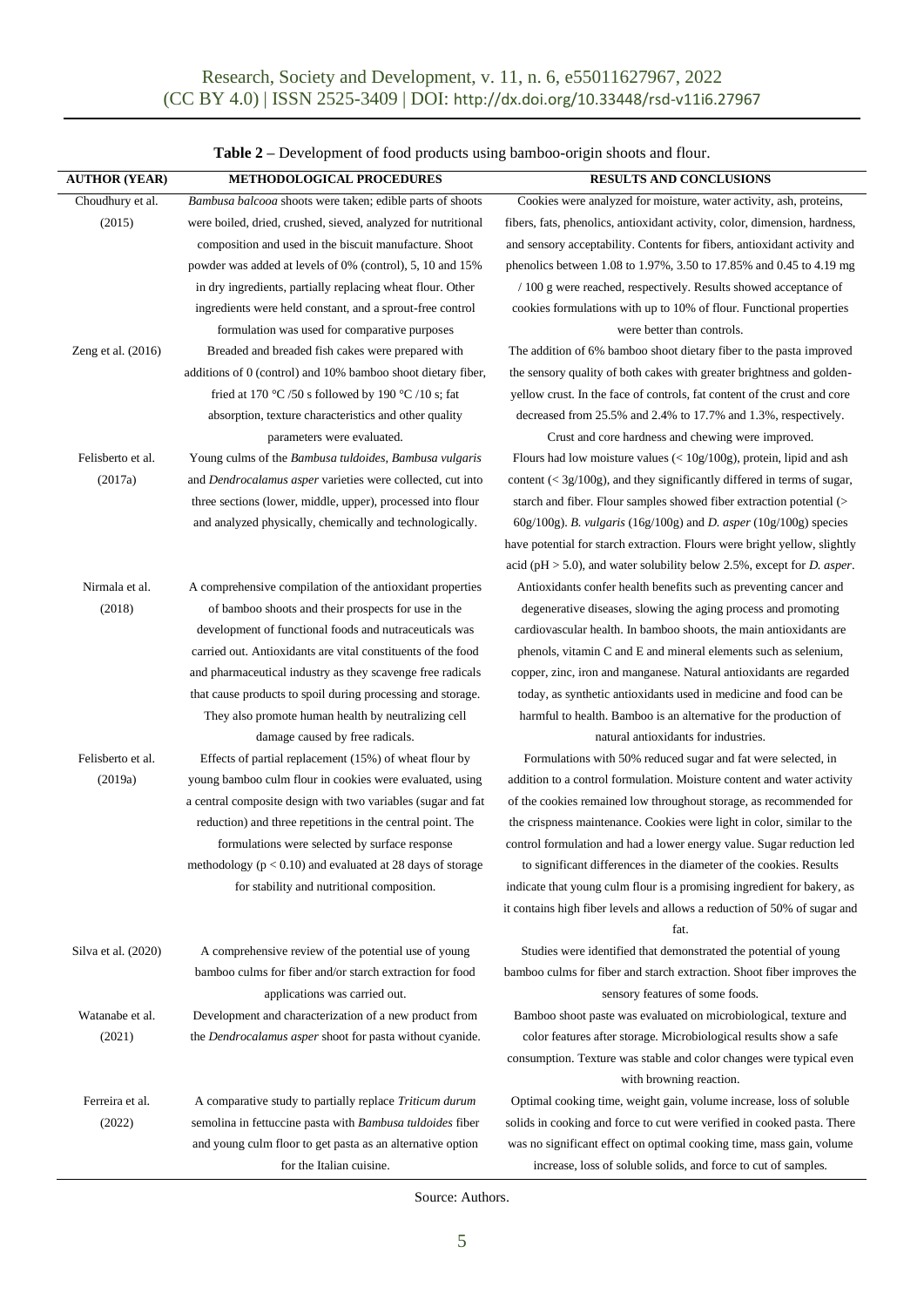The use of powdered bamboo shoots provides health benefits, cheaper sources and excellent nutritional constitution for the production of high quality bakery products. A recent study (Mustafa et al., 2017) revealed that its composition contains a high amount of fiber and protein, with 24.44% and 19.32%, respectively, in addition to a lower amount of fat (1.46%). In the same study, the sensory evaluation showed that cookies prepared with a content of up to 6% of bamboo shoot flour showed better acceptance results when compared to the control group.

Meat or fish cakes are traditionally products with low fiber content and high fat content, due to their preparation process, especially in fried foods. In this context, Gazi et al. (2017) considers it essential for industries that produce these foods to evaluate the physical, chemical and sensory characteristics of dumplings that combine animal collagen and bamboo fiber. After all, food is not only consumed to curb hunger and provide basic nutritional needs, it is also used to prevent nutritionrelated illnesses.

Regarding meat processing, storage and maintenance of acceptability, Thomas et al. (2016) evaluated the physical, chemical, microbiological and sensory characteristics of pork nuggets with the incorporation of carambola fruit juice (*Averrhoa carambola*) and bamboo shoot extract (*Bambusa polymorpha*), after 35 days of refrigeration. The authors concluded that the addition of juice (4%) and bamboo shoot extract (6%) increased storage time by at least two weeks, that is, from 21 to 35 days at  $4 \pm 1$  °C compared to the control group.

*Dendrocalamus asper* bamboo young culm flours, for three fractions: lower (B), medium (M) and upper (T) and different particle sizes ( $d \le 0.425$  mm, and;  $d > 0.425$  mm), can be considered sources of fibers (67-79 g / 100 g) and starch (6-16 g / 100 g), in relation to color parameters, were all classified as yellowish white (Felisberto et al., 2017b).

The partial replacement of wheat flour by bamboo shoot flour in bakery products provides an increase in nutritional quality due to the total amounts of vitamins (C and E) and minerals, such as selenium, copper, zinc, iron and manganese (Nirmala et al., 2018), in addition to maintaining the technological properties of different products, such as crunchiness, it also enables an increase in fiber content and a reduction in sugar and fat content (Felisberto et al., 2019a). Despite the color change after cooking, the partial replacement of *Triticum durum* semolina with *Bambusa tuldoides* fiber and young culm floor showed desirable technological characteristics of texture and weight gain, with low solids losses and good sensorial acceptance, above all, in the condition with 1.75% of bamboo fiber and 3.5% young bamboo culm fiber (Ferreira et al., 2022).

The food industry is looking for natural and innovative ingredients, and the young and fresh culm of *Dendrocalamus asper* bamboo is a promising alternative, as it has more than 10% starch in its composition, in addition to having characteristics similar to those traditionally used (Felisberto et al., 2018). Starches obtained from young bamboo culms of *Bambusa tuldoides* species showed pale yellow color, high luminosity, polyhedral shape and small size. These showed characteristics of native starches and were similar to traditionally used starches. Thus, starch from young bamboo culms would be an alternative source to traditional starches such as rice, wheat or corn, sustaining its potential for industrial applications (Felisberto et al., 2019b).

Color changes after cooking were basically typical and texture features were stable and evince the technical viability of pasta from bamboo shoots. About microbiological results, the consumption of bamboo pasta is considered safe, even after the paste production and storage, since analyses confirmed the absence of *Salmonella* spp. as well as no heat-resistant spores after two months of conditioned storage (Watanabe et al., 2021). This health performance may suggest a possible certification as a safe food for short-term consumptions such as some dairy products.

From foregoing, bamboo culms and shoots are potentially viable for the global industry due to multiple applications in different types of food products, which were visibly nutritious for humans in the present suggested replacements or additions with other ingredients.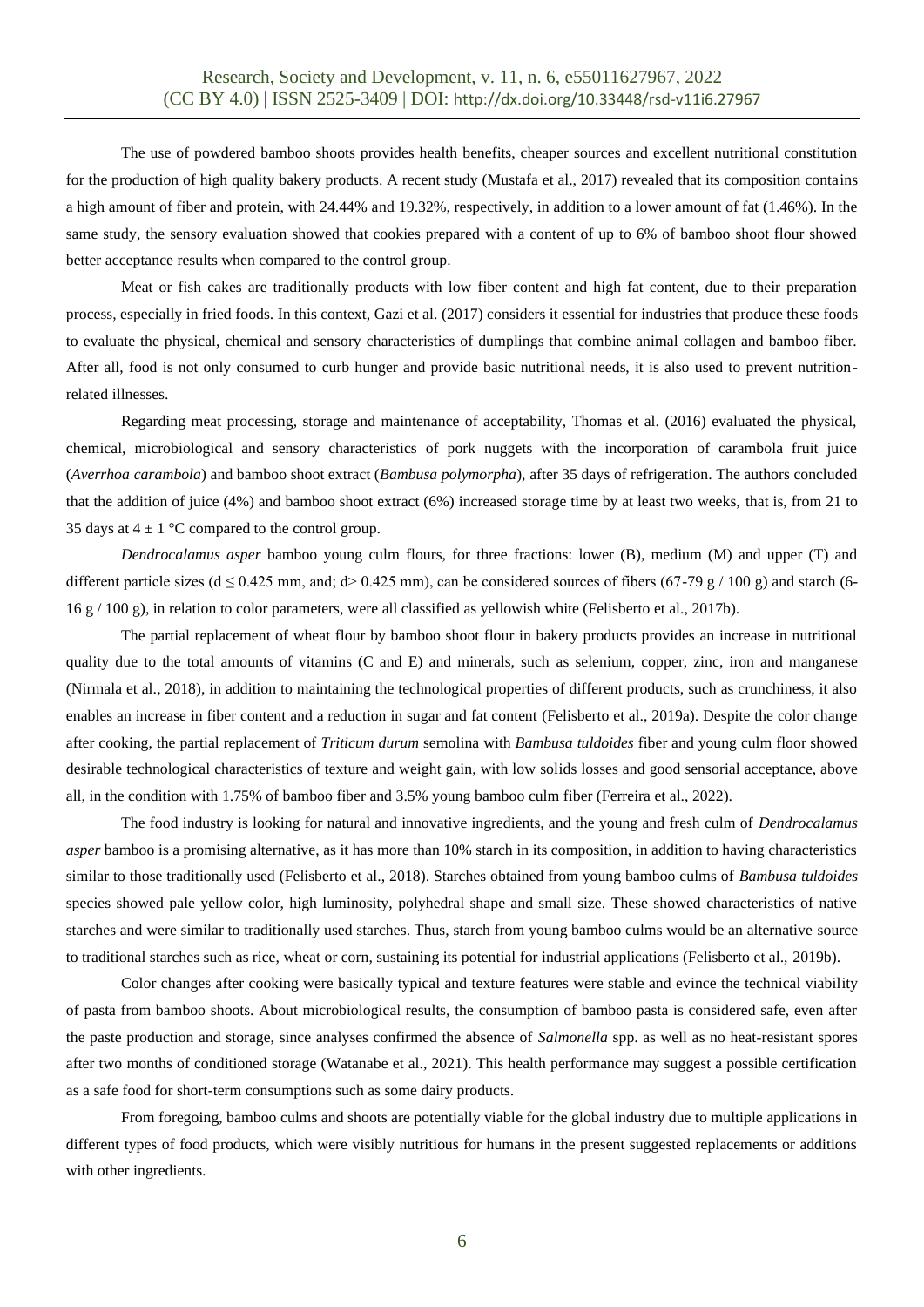### **4. Final Considerations**

The selected studies suggest that the products formulated on the basis of young bamboo culm and shoots ingredients presented satisfactory properties to the needs of the food industry, which their uses are stable and preserve nutritional benefits from the insertion of these new ingredients to the formulation in which they are used. In the sanitary aspect, bamboo pasta may be safe for consumption in short periods of storage.

Based on the existing literature, it can be concluded that young bamboo culm and shoots and their by-products have potential to be used in food industry formulations, especially because they contribute to a reduction in the sugar and fat content, in addition to increasing the fiber content of these products.

Despite the small number of publications towards the utilization of young bamboo culms and shoots for food industry, we see an extraordinary potential for the industrial food sector on the international scenario as well as for Brazilian companies, since the bamboo-based products has good cooking performance and favorable nutritional aspects related to excess of sugar, fat and gluten contents.

From foregoing, the available scientific contributions emphasize that bamboo shoots and culms are rich sources of fibers and natural antioxidants, whose products for industry include suggestions as biscuits, cakes, nuggets, cookies, and pasta. Due to the broad availability of mass-based food, we suggest that further studies should evaluate the inclusion of bamboo shoots and culms, either as flour or fiber, in the manufacture of different breads and other pastas, since they are produced using multiple types, decorations, shapes, and recipes. These future contributions should add bamboo ingredients to the manufacture of noodles for the Asian cuisine as well as other numerous solutions for the European cuisine such as flatbread for pizza and fugazza, filled flatbread for calzone and panzerotti, flat-shaped pasta for lasagna and cannelloni, tube pasta for macaroni and soup, filled pasta for cappelletti and ravioli, and stuffed pasta for conchiglioni and manicotti. In parallel, bamboo ingredients should be mixed with meat ingredients to characterize properties and test flavors in sausages, minced meats, and meatballs.

#### **References**

Ahmad, Z., Upadhyay, A., Ding, Y., Emamverdian, A., & Shahzad, A. (2021). Bamboo: origin, habitat, distributions and global prospective. In: Ahmad, Z., Ding, Y., & Shahzad, A. (eds). *Biotechnological advances in bamboo*. Springer, Singapore. pp.1-31.

Bal, L.M., Singhal, P., Satya, S., Naik, S. N., & Kar, A. (2012). Bamboo shoot preservation for enhancing its business potential and local economy: a review. *Critical Reviews in Food Science and Nutrition*, 52(9), 804-814.

Bamboo Phylogeny Group. (2012). An updated tribal and subtribal classification of the bamboos (Poaceae: Bambusoideae). *Bamboo Science & Culture*, 24(1), 1-10.

CAPES. (2022). Periodicos CAPES. [online]. https://www-periodicos-capes-gov-br.ez87.periodicos.capes.gov.br/index.php/buscador-primo.html

Chaowana, P. (2013). Bamboo: an alternative raw material for wood and wood-based. *Journal of Materials Science Research*, 2(2), 90-102.

Clark, L.G., Londoño, X., & Ruiz-Sanchez, E. (2015). Bamboo taxonomy and habitat. In: Liese, W. & Köhl, M. (Eds.) *Tropical forestry, bamboo: the plant and its uses*. Springer International Publishing, Switzerland. pp. 1-30.

Chongtham, N., Bisht, M. S., & Haorongbam, S. (2011). Nutritional properties of bamboo shoots: potential and prospects for utilization as a health food. *Comprehensive Reviews in Food Science and Food Safety*, 10(3), 153-168.

Choudhury, M., Badwaik, L. S., Borah, P. K., Sit, N., & Deka, S. C. (2015). Influence of bamboo shoot powder fortification on physicochemical, textural and organoleptic characteristics of biscuits. *Journal of Food Science and Technology*, 52(10), 6742-6748.

De Araujo, V. A., Munis, R. A., Vasconcelos, J. S., Morales, E. A. M., Cortez-Barbosa, J., Gava, M., & Garcia, J. N. (2021). Evolução entre a educação florestal e educação em madeira: definições, formações, cronologias e perspectivas. *Research, Society and Development*, 10(7), e3010716084, 1-27.

De Araujo, V.A., Garcia, J. N., Cortez-Barbosa, J., Gava, M., Savi, A. F., Morales, E. A. M., Lahr, F. A. R., Vasconcelos, J. S., & Christoforo, A. L. (2017). Importância da madeira de florestas plantadas para a indústria de manufaturados. *Pesquisa Florestal Brasileira*, 37(90), 189-200.

Felisberto, M. H. F., Miyake, P. S. E., Beraldo, A. L., & Clerici, M. T. P. S. (2017a). Young bamboo culm: potential food as source of fiber and starch. *Food Research International*, 101, 96-102.